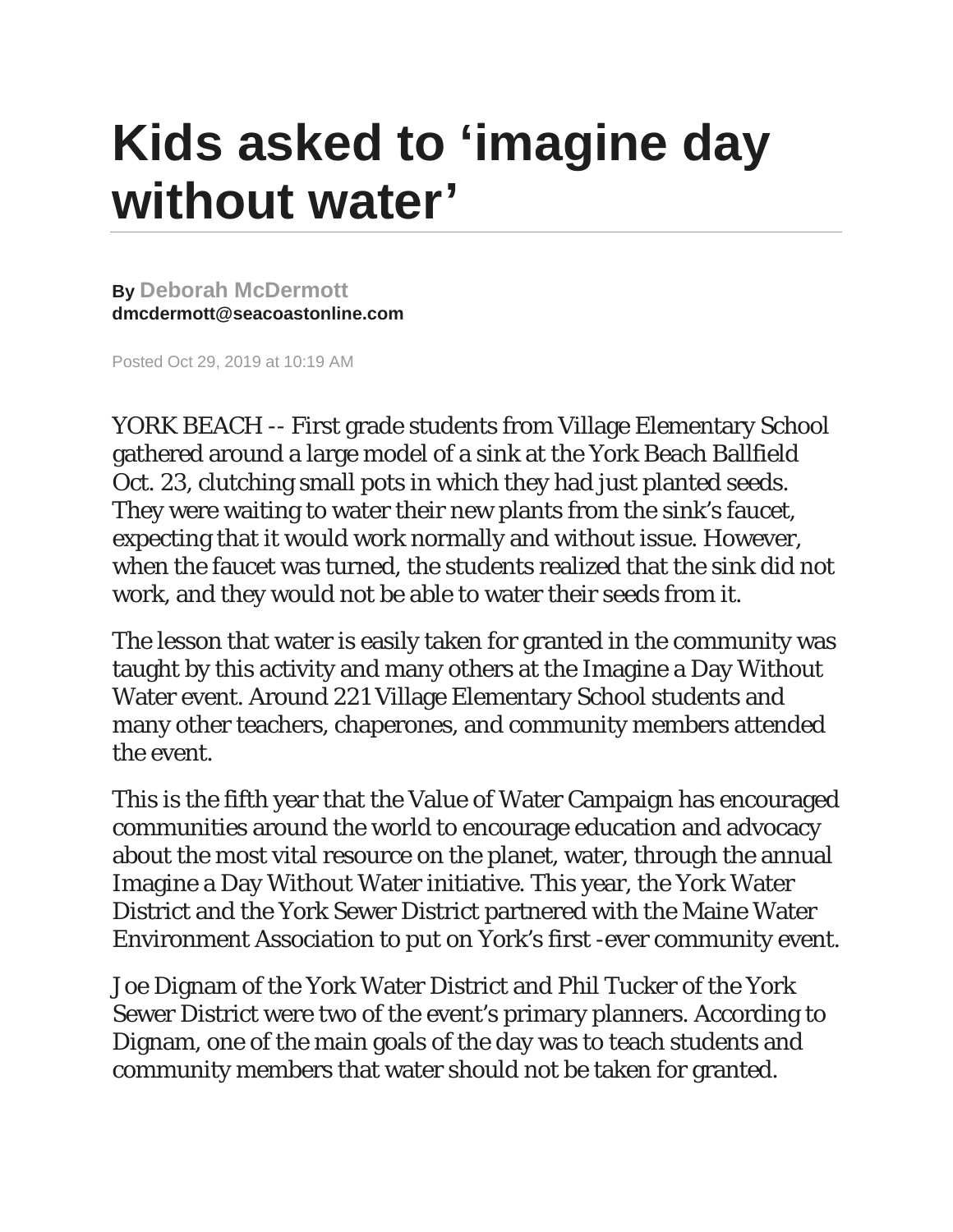"Basically the idea of whole thing is to plant the seed in children's minds that the water that comes out of your tap is directly linked back to the environment," he said. "[Through] these events, on a basic level, we can make the connection in kids that... without the high quality drinking water we have, it would make life more difficult."

Dignam and Tucker reached out to school superintendent Lou Goscinski, and it was decided that Village Elementary School students would be the perfect target audience for the event.

"We had sit-down meetings with the team at Village Elementary and formed a plan on what works with that age for lessons," Tucker said. "We ended up settling on four activities."

One of the four activities, or "stations", included a "Touch a Truck," featuring a fire truck from the York Beach Fire Department, a "jetand-back truck" used to clean sewers, ATVs, service trucks, and other construction equipment form the York Sewer Department, that students were invited to see up close.

Another station was the watershed model station. This featured an educational model that demonstrated different scenarios to students, like how runoff from heavy rain on the mountain will add extra pollutants into waterways and will affect quality of the water.

The third station features a "toilet versus trash" game. There were eight items such as candy wrappers, flushable wipes, paper towels, and toys that represented urine and feces, that students were asked to categorize into items that belong in the toilet, and items that belong in the trash. Students got to throw the items either into a model toilet or a trash can, and were rewarded with sunglasses after playing.

The fourth station was the seed planting station. Each student received a two-inch pot, soil, and butterfly weed seeds. They planted their seeds, and once they finished planting, tried to turn a water tap on to water their plant, but no water came out.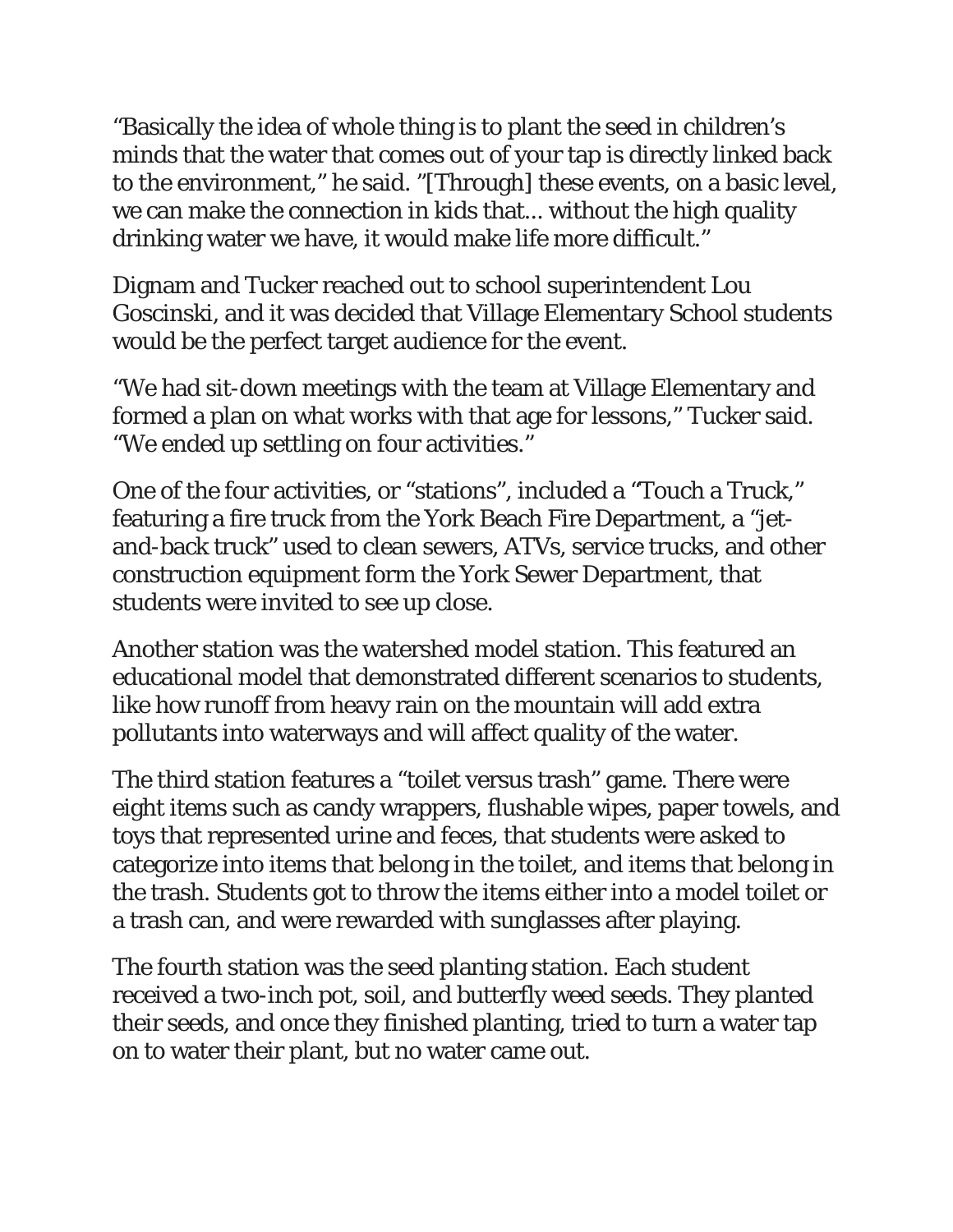"This example helps to make the connection about how it would be if there was no water," Tucker said. "If they go to turn a faucet on and no water comes out, you can say imagine we had no water at all, and [kids] make the connection."

Jerry Reid, the commissioner of the Maine Department of Environmental Protection, attended the event, and said that he believes education about water issues is important for the public.

"It tends to be invisible, you turn on your water faucet and you just assume you will have a reliable supply of clean water available to you, but there is a tremendous amount of work that goes on behind the scenes to make that possible," he said. "Events like this are really important to get people thinking about how they can be a player in supporting that work through disposing of things responsibly and conserving water."

State Representative Lydia Blume, representative of House District 3, also attended the event. She said that the work she does in the State House is very much related to water work, as she is on the Environmental and Natural Resources Committee, and is also on the Marine Resources Committee. She said that she wholeheartedly supported the event.

"I like some of the displays here to relate to this youthful group, one in particular is what goes down the toilet and what does not go down the toilet," she said. "I really admire the setup that they have here; they have done a very good job of relating important information to that age group."

Nick Addivinola is the father of first-grade student Lucas who attended the event with Village Elementary School.

"This is a great lesson for the kids to learn," he said. "Lucas has been curious about where our water comes from and where the sewer goes... certainly water is an important resource that is taken for granted, so this sort of thing is invaluable for children to learn that it is not inevitable that we will always have water."